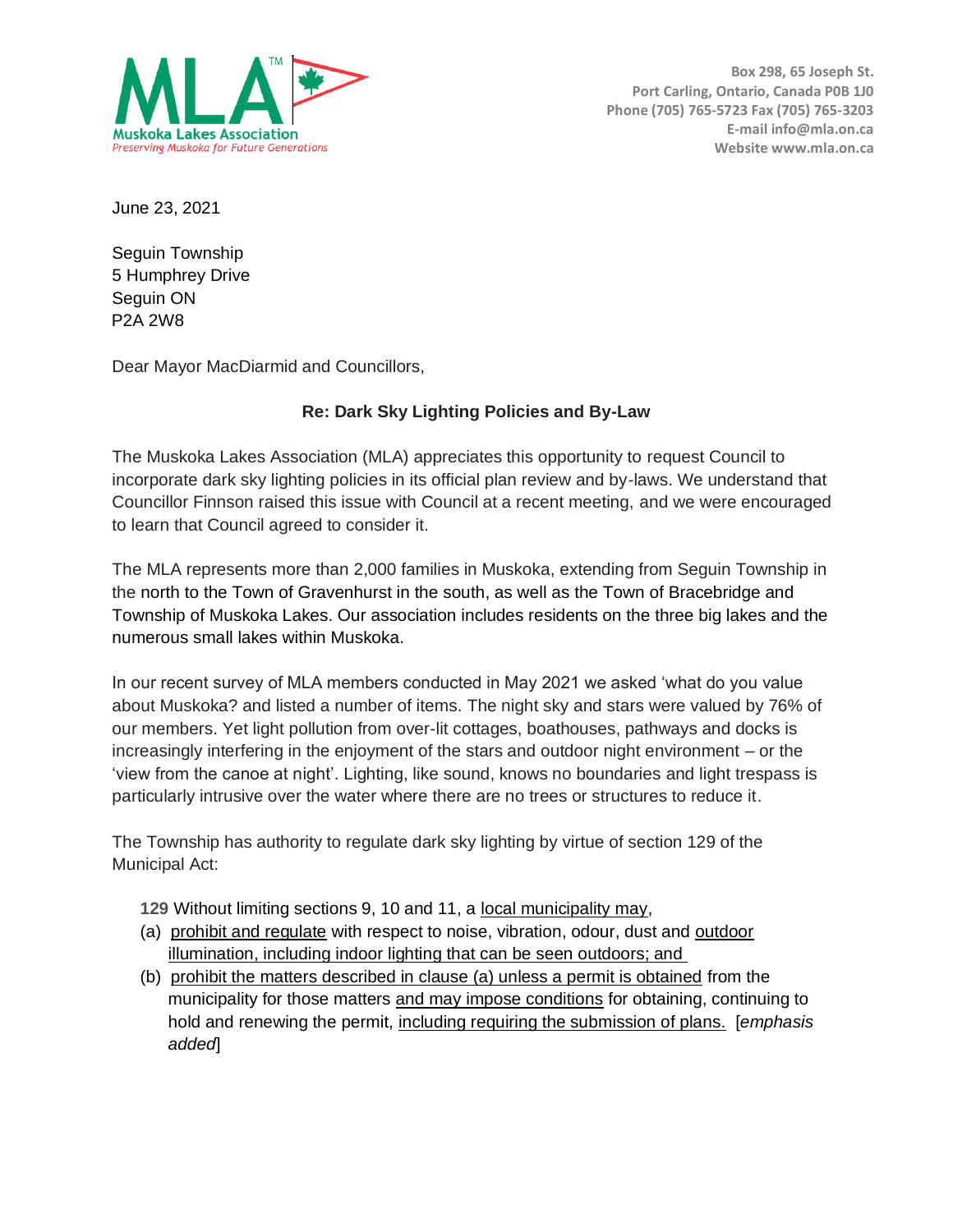The Township's current Official Plan recognizes the importance of dark sky compliant lighting, and provides that the Township will consider developing a dark sky lighting by-law:

F.1.5 The Township recognizes the importance of low-impact or Dark Sky compliant lighting in maintaining the natural night skies of all areas of the Township. The Township will consider the development of a Dark Sky lighting by-law, protocol and information pamphlet to encourage the use of Dark Sky lighting techniques and to educate the community.

However, we understand that the by-law, protocol and information referred to in this section have not yet been developed.

The International Dark Sky Association ("IDA"), a recognized authority on light pollution, advocates for minimizing the harmful effects of light pollution. The IDA advises that outdoor lighting should:

- Only be on when needed
- Only light the area that needs it
- Be no brighter than necessary
- Minimize blue light emissions
- Be fully shielded (pointing downward)

The MLA also refers Council to these two sources of information on dark sky lighting standards and regulations:

- the IDA's Guidance and Best Practices for Dark Sky Planning [here](https://www.darksky.org/wp-content/uploads/bsk-pdf-manager/2020/08/Dark-Skies-Issue-Guide-7-27-2020.pdf) which sets out recommended standards for dark-sky-friendly lighting policies including:
	- o shielding outdoor fixtures so that light is not emitted above a 90% angle (p. 10)
	- $\circ$  limiting the amount of light by shining lights down, only lighting the desired areas, using the lowest adequate bulb intensity, and installing timers and motion sensor lights (p. 11)
- Turning the Lights Out On Light Pollution' [here,](https://www.google.com/url?sa=t&rct=j&q=&esrc=s&source=web&cd=&ved=2ahUKEwi4l6vbq_rwAhVVV80KHfXiD4EQFjAMegQIFhAD&url=https%3A%2F%2Fqspace.library.queensu.ca%2Fbitstream%2Fhandle%2F1974%2F12124%2FCornish_Masters_Report.pdf%3Fsequence%3D1%26isAllowed%3Dy&usg=AOvVaw1DbgsJOJi2vFaKXXZTehzx) a 2014 report written by Nancy Cornish to advise the Township of Stone Mills in eastern Ontario on the content of their dark sky bylaw.

The value of having a dark sky lighting bylaw was demonstrated last fall when a cottage owner on Lake Joseph applied to Township of Muskoka Lakes (TML) for an exemption from TML's lighting bylaw [2014-029.](https://muskokalakes.civicweb.net/filepro/documents/78263?preview=78279) The bylaw requires lighting fixtures to be shielded so that light only shines downward. The applicants requested permission to have their lights shine upward on the basis that the lights were under an 11" overhang. Numerous complaints were received from neighbours about the excessive lighting at this property. TML's Planning

**The mission of the Muskoka Lakes Association is to promote the responsible use, enjoyment and conservation of the unique Muskoka environment.**